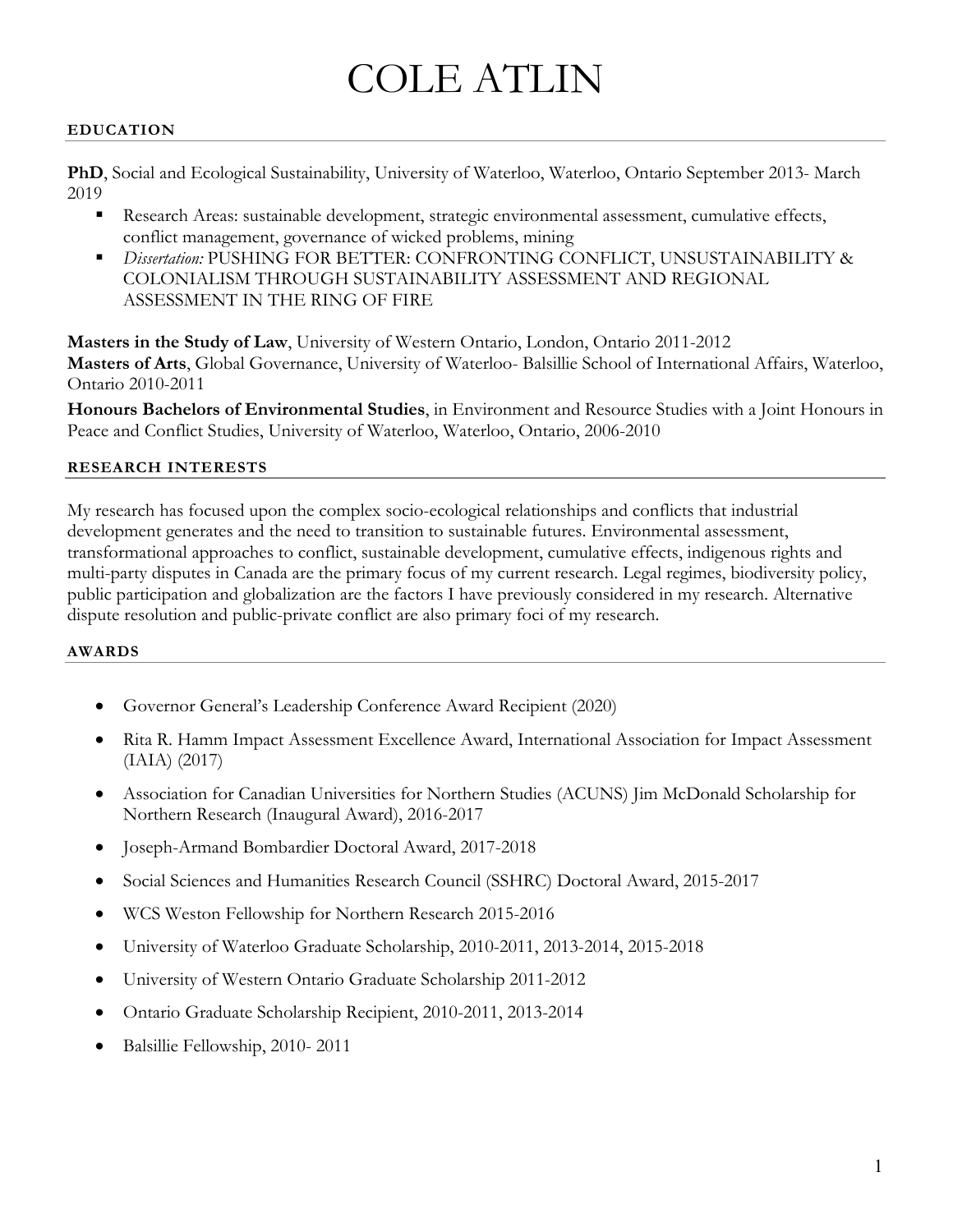#### **RESEARCH EXPERIENCE**

July 2019-October 2020, Office of Public Engagement, Memorial University, St. John's, Newfoundland

#### **Post-Doctoral Fellowship**

- Researched the Muskrat Falls Hydro-electric Project decision, including risk management, environmental assessment, mega project economics, etc.
- Met with experts and scholars to build academic outputs
- Co-lead research project on Gender Based Analysis Plus for Impact Assessment with NEDIA Research Program (on-going commitment)
- Wrote articles for future publication
- Worked with Icelandic partners for comparative analysis of fiscal crisis

February 2014- June 2014, September 2017-January 2018- Faculty of Environment, University of Waterloo, Waterloo, Ontario for Professor Robert B. Gibson

#### **Research Assistant**

- Wrote monograph on the on-going Federal environmental assessment reform process
- Researched best practice environmental assessment, conflict management and applicable case law
- Wrote articles for future publication

September- December 2012, Faculty of Law, University of Western Ontario, London, Ontario for Associate Professor Michael Coyle

#### **Research Assistant**

- Interviewed First Nations elders in British Columbia and Central Ontario about dispute resolution processes
- Compiled research and analyzed findings
- Traveled to various conferences to discuss findings

September- December, 2008; April- May, 2009 Ontario Legislature, New Democratic Party Caucus Office, Toronto, Ontario

#### **Environmental Researcher and Media Aide**

- Researched broad range of environmental issues including energy efficiency in the Ontario Building Code, Green Economic Policy, Nuclear Power Stations and the Western Climate Initiative - interpreted the information to make policy recommendations, reports and present potential solutions
- Liaised with Queen's Park Press Bureau for news coverage of NDP legislative positions and communicated to MPPs and support staff details of Liberal MPP media comments
- Helped develop and promote NDP new media such as NDTV, an online NDP television show that highlighted NDP MPP and their political actions
- Met with stakeholder groups such as unions, environmental groups, international delegations and public advocacy organizations on issues such as building code deficiencies and delegations regarding health policy- conveyed their positions to caucus members and support staff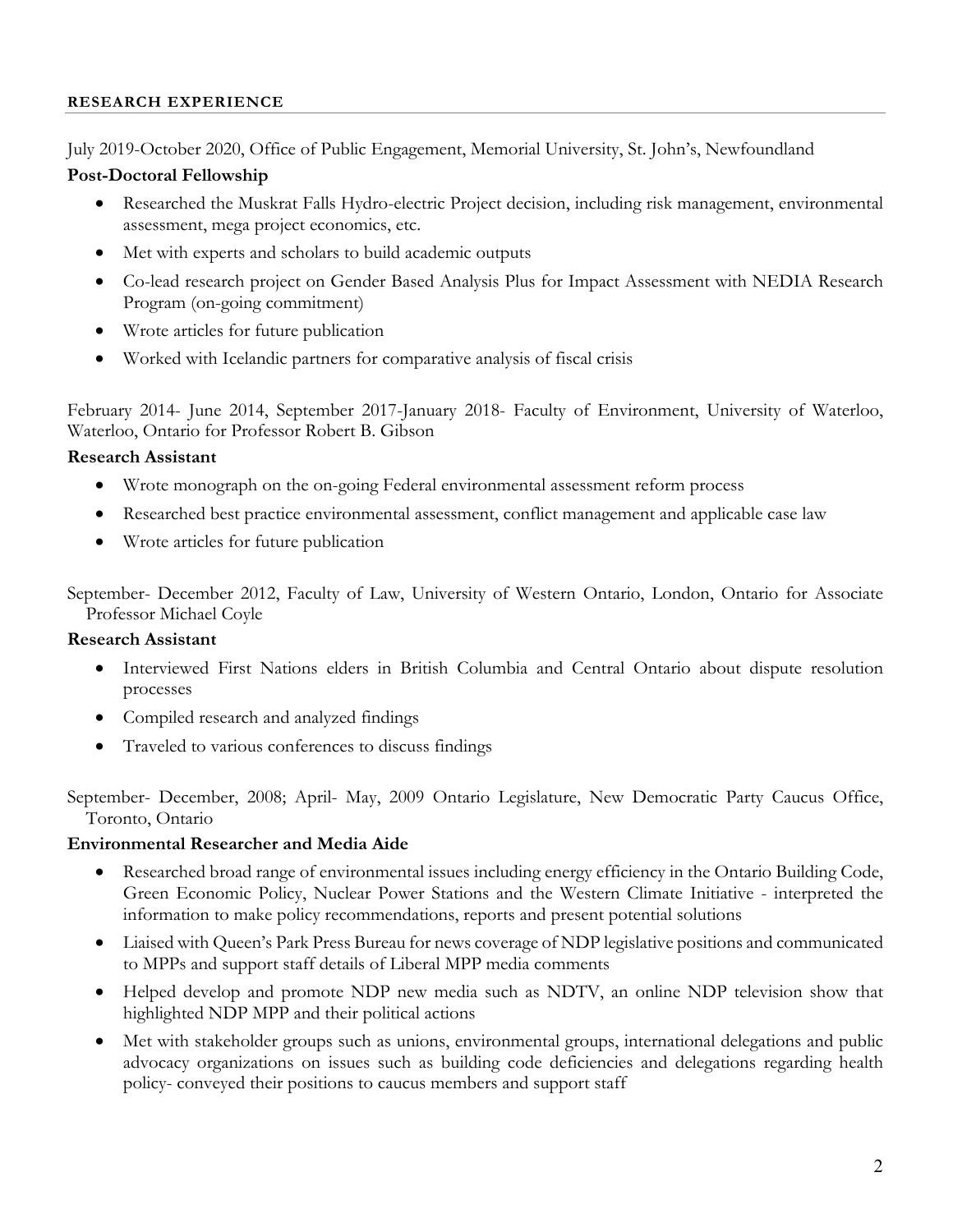# **Impact Assessment Specialist- Calian Group, Nuclear Division**, December 2021 to present

Casual/ On-Call

- Provides impact assessment support and advice to Calian Group Nuclear team
- Specializes in sustainability considerations, Indigenous consultation and partnership, GBA+ & next generation impact assessment practice for Calian supported projects

# **Mining for Sustainable Development (M4SD) Phase II- Newfoundland and Labrador Team**, December

#### 2021 to present

Contract with Transparency International

- Team lead to investigate corruption in the Ontario mining sector, utilizing MACRA tool to identify vulnerabilities in the environmental assessment and permitting process
- Conducted virtual interviews
- Develop interview strategies and surveys for Indigenous peoples, corporate interests, public officials, academics, and NGOs
- Specific responsibilities include:
	- o Drafting Newfoundland and Labrador report
	- o Primary and secondary ecological and socio-economic research
	- o Assessment of process vulnerabilities utilizing MACRA tool

#### **Mining for Sustainable Development (M4SD) Phase II- Ontario Team**, March 2019 to August 2020

Contract with Transparency International

- Team lead to investigate corruption in the Ontario mining sector, utilizing MACRA tool to identify vulnerabilities in the environmental assessment and permitting process
- Conducted interviews and workshops in Fort Hope, Timmins, Toronto, and Thunder Bay
- Develop interview strategies and surveys for Indigenous peoples, corporate interests, public officials, academics, and NGOs
- Specific responsibilities include:
	- o Drafting Ontario report for amalgamation into national report
	- o Jointly drafting final report
	- o Primary and secondary ecological and socio-economic research
	- o Assessment of process vulnerabilities utilizing MACRA tool

#### **Eabametoong First Nations (EFN) Environmental Assessment and Community Facilitation Consultant**, September 2015 to present

Contract with EFN

- Engaged to assist EFN with mining and infrastructure development opportunities on their traditional territories
- Developing a regional scale, sustainability based assessment with EFN for application within the region
- Specific responsibilities include:
	- o Policy and governance mechanism development
	- o Providing detailed responses to government proposals
	- o Synthesizing community dialogues into policy positions
	- o Aiding Band Office in future environmental assessment and regional planning, including the development of a regional monitoring board
	- o Facilitating workshops with community leaders on sustainability, negotiations and environmental assessment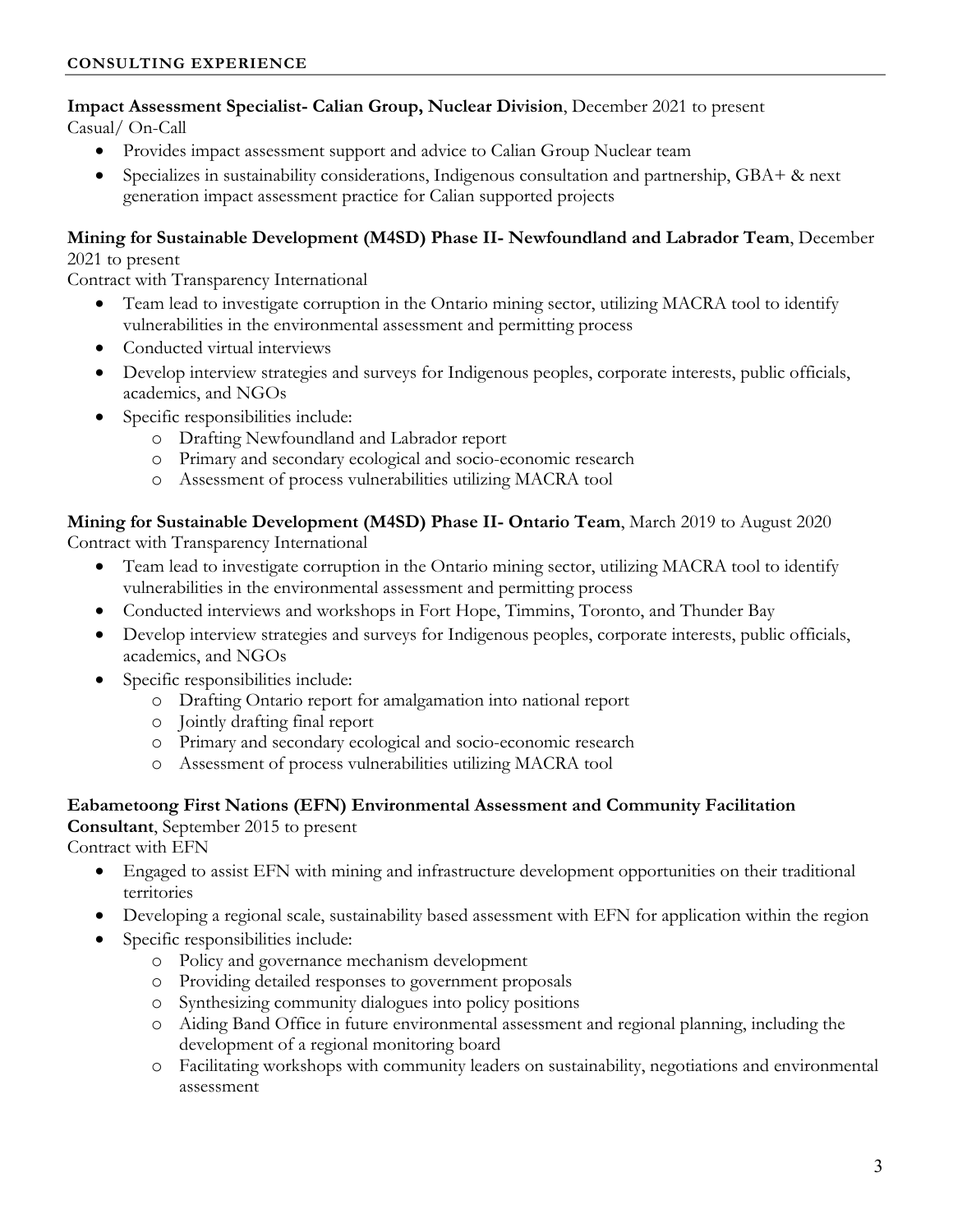#### **Wood Buffalo National Park Strategic Environmental Assessment Consultant**, December 2016 to May 2018

Contract with Parks Canada

- Core team member for a first of its kind assessment in Canada, considering the cumulative effects pressures from nearby industrial development on Wood Buffalo National Park in Northern Alberta/ NWT, including the Athabasca oil sands and Peace River hydroelectric projects
- Visited Fort Chipewyan, Alberta and consulted with elders and knowledge holders in the Mikisew Cree First Nation, the Athabascan Chipewyan First Nation, and the Fort Chipewyan Metis
- Specific responsibilities include:
	- o Jointly drafting final report
	- o Jointly drafting scoping report
	- o Primary and secondary ecological and socio-economic research
	- o VECs, baseline and assessment criteria development
	- o Drafting cumulative effects and strategic environmental assessment
	- o Special analysis of whooping crane, wood bison and delta ecosystem characteristics for specification within the criteria

# **RESEARCH CONTRIBUTIONS**

# **Research Grants**

- SSHRC Partnership Development Grant: "ADVANCING Impact Assessment for CANADA's Socio-Ecological System" (2020-2023). Co-Lead on GBA+ on Impact Assessment Research Stream. (See https://www.nedia.ca/)
- SSHRC/ CEAA Knowledge Synthesis Grant: "*Implementing a Regional, Indigenous-Led and Sustainability-Informed Impact Assessment in Ontario's Ring of Fire"*(2020). Co-applicant.

# **Conference & Public Presentation**

- IAIA 2021 (April 2021)- Virtual [Seville Spain]: "Indigenous co-developed sustainability criteria in the Ring of Fire"
- Harris Centre Public Presentation. St. John's Newfoundland. "Memorial Presents: Memorial Presents: Icelandic Banking Sector Collapse vs. Muskrat Falls" (April 26<sup>th</sup>, 2021)
- Canadian Rural Revitalization Conference/ North Atlantic Forum (October 2019). St. John's, NL. "Eabametoong First Nation & the Crown: A Complex History and an Uncertain Future"
- OAIA Conference (October 2018)- Toronto, Ontario: "Strategic Environmental Assessment of Wood Buffalo National Park" (with Dr. Lisa White)
- Climate Change and Energy Futures Symposium (October 2018)- St. Johns, Newfoundland: "Site C and Hypocrisy"
- Consultation East Conference (May 2018)- Toronto, Ontario: "CASE STUDY: Implementing a Next-Generation Environmental Assessment Model at the Community Level"
- IAIA Conference (April 2017)- Montreal, QC: "The Federal EA Reform Panel and their Unconquerable Mountain: the realities of modern mining, the needs presented during public session and the long path ahead"
- IAIA Conference (April 2017)- Montreal, QC: "Environmental Assessment in Dangerous Times: The ever increasing need for alternatives, legacies and scenario-backcasting in Canadian mining developments"
- ACUNS Conference (October 2016)- Ottawa, Ontario [Panelist]: "The Role of Researchers in Reconciliation"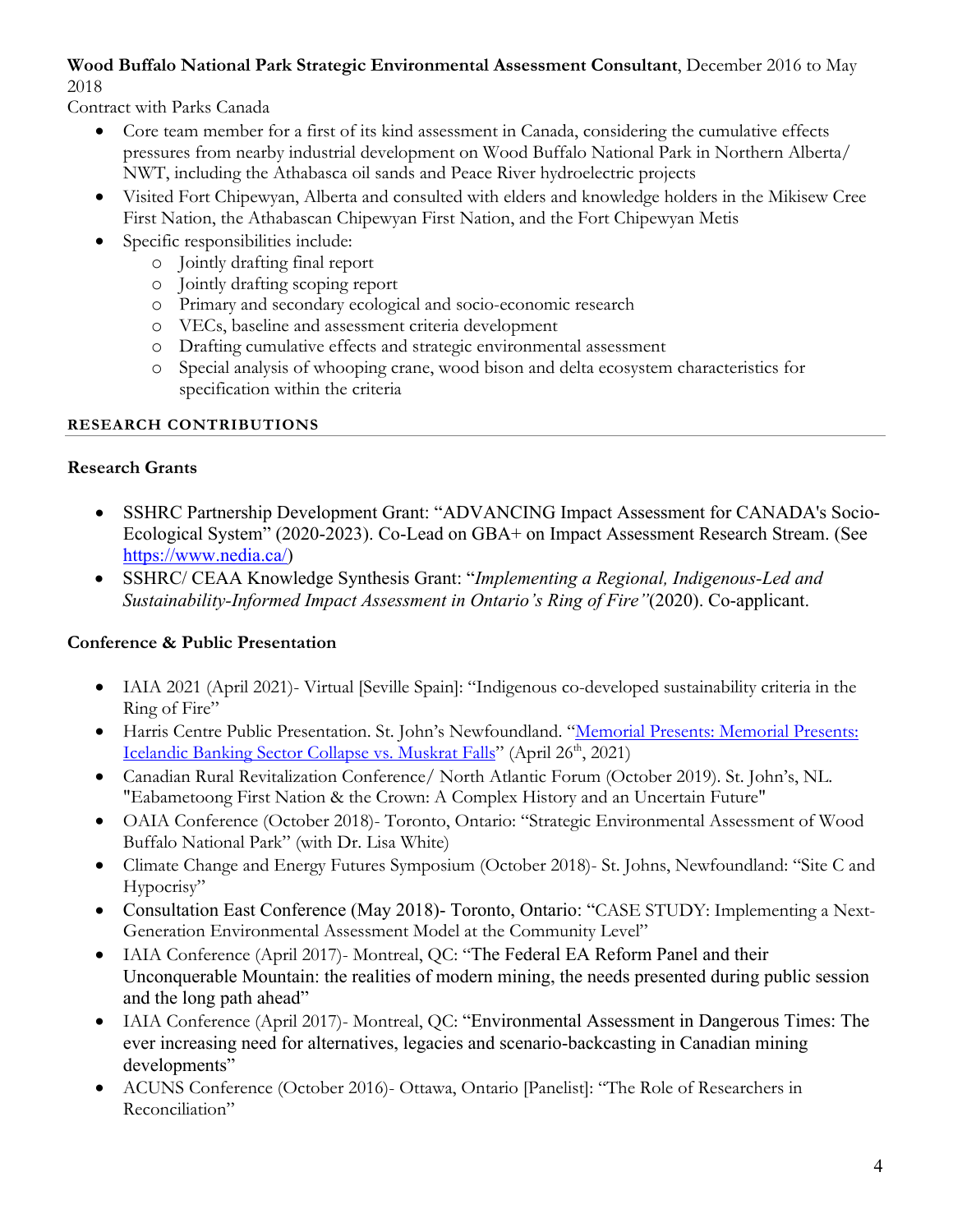- ACUNS Conference (October 2016)- Ottawa, Ontario [Research Presentation]: "ACUNS Dr. Jim McDonald Scholarship Presentation: Strategic Assessment and the North"
- OAIA Conference (October 2016)- Toronto, Ontario: "Lasting regional gains from non-renewable resource extraction: the role of sustainability-based cumulative effects assessment and regional planning for mining development in Canada"
- University of British Columbia & InfoMine, Mining and Community Solutions (June 2016)- Vancouver, BC: "The Need for Strategic and Sustainability-Based Cumulative Effects Assessment in Canadian Mining Development"
- CIGI & the Balsillie School of International Affairs, CIGI Challenges and Opportunities for Governance of Social-Ecological Systems in Comparative Perspective Workshop- Waterloo, Ontario (April 2016): "The Need for Strategic and Sustainability-Based Cumulative Effects Assessment in Canadian Mining Development"
- OAIA Conference (October 2015)- Toronto, Ontario: "Climate Change and Project Level Assessment"
- Balsillie School of International Affairs Environment & Resources PhD Workshop (April 2015): "How Conflict Management could assist Regional Environmental Assessment and Planning in Canadian Extractive Sector Development Areas"
- University of Western Ontario Earth Day Colloquium- London, Ontario (April 2014): "Sustainable development and conflict management"
- Ecosystem Services Partnership Conference- Portland, Oregon (August 2012): "Are Invasive Species Pollutants?"
- University of Western Ontario Earth Day Colloquium- London, Ontario (April 2012): "Are Invasive Species Pollutants"
- University of Indiana, Great Lakes Water Resources Governance Symposium- Indianapolis, Indiana: "Aquatic Invasive Alien Species and the Evolution of Canadian and US Ballast Water Regulations in the Great Lakes- Rowing in Tandem or Muddying the Waters?" (Forthcoming: March 2013)

# **Publications**

- Mark Stoddart & Cole Atlin. "Hydroelectricity, Environmental Governance, and Anti-Reflexivity: Lessons from Muskrat Falls" Environmental Politics. (under review)
- Mark Stoddart, Ásthildur Bernharðsdóttir & Cole Atlin. "Financial Crisis, Governance and Sustainable Island Futures: Comparing Iceland and Newfoundland and Labrador". *Small States and Territories* 4(2), (November 2021).
- Cole Atlin & Robert Gibson, "The Need for Strategic and Sustainability-Based Cumulative Effects Assessment in Canadian Mining Development" Journal of Extractive Industry and Society ( January 2017)
- Cole Atlin, "Aquatic Invasive Alien Species and the Evolution of Canadian and US Ballast Water Regulations in the Great Lakes- Rowing in Tandem or Muddying the Waters?" Indiana International & Comparative Law Review (Vol. 24, No.1, 2014)
- Cole Atlin, "Review of *Assessing and Restoring Natural Resources for Post-Conflict Ecosystems* ed David Jensen, Stephen Lonergan" The McGill International Journal of Sustainable Development Law and Policy (Vol.9, No. 3, 2014)

# **Other**

- Cole Atlin, Deniz Yaylaci & Ben Laing. (2021). TRANSPARENCY AND ACCOUNTABILITY CONCERNS FOR VIRTUAL CONSULTATION The Case of Mining Project Environmental Assessments in Canada
- Cole Atlin. "Mining for Sustainable Development: Environmental Assessment of Mines in Ontario". Transparency International Report.